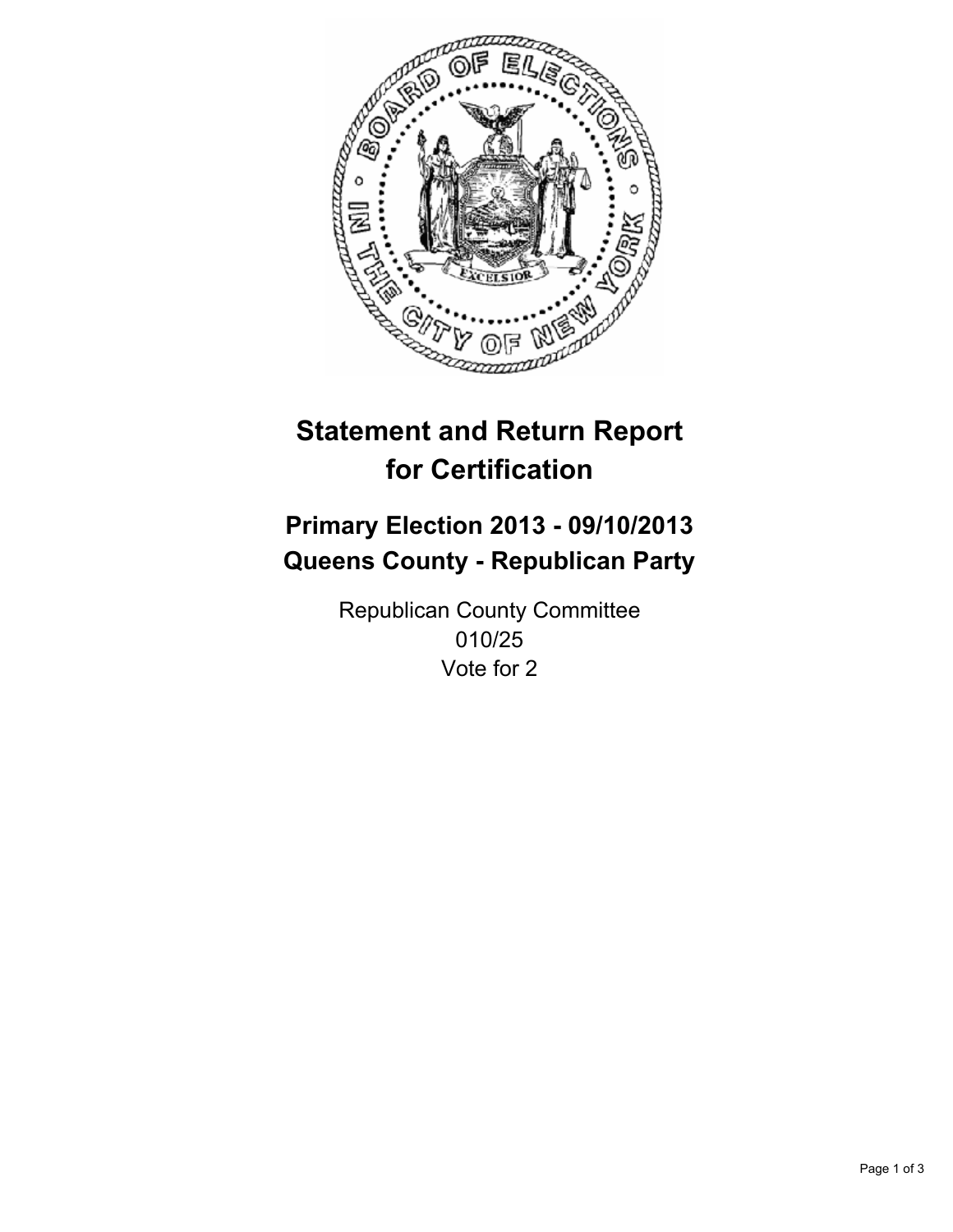

## **Assembly District 25**

| ABSENTEE/MILITARY<br><b>FEDERAL</b><br>SPECIAL PRESIDENTIAL<br><b>AFFIDAVIT</b><br>ANNETTE M. AMANTE<br>ELLEN I. MCCARTHY<br><b>REN JIE SHEN</b><br><b>VIRGINIA BRUNETTI</b><br><b>Total Votes</b> | <b>EMERGENCY</b> | 0        |
|----------------------------------------------------------------------------------------------------------------------------------------------------------------------------------------------------|------------------|----------|
|                                                                                                                                                                                                    |                  | 0        |
|                                                                                                                                                                                                    |                  | 0        |
|                                                                                                                                                                                                    |                  | 0        |
|                                                                                                                                                                                                    |                  | $\Omega$ |
|                                                                                                                                                                                                    |                  | 0        |
|                                                                                                                                                                                                    |                  | $\Omega$ |
|                                                                                                                                                                                                    |                  | $\Omega$ |
|                                                                                                                                                                                                    |                  | $\Omega$ |
|                                                                                                                                                                                                    |                  | 0        |